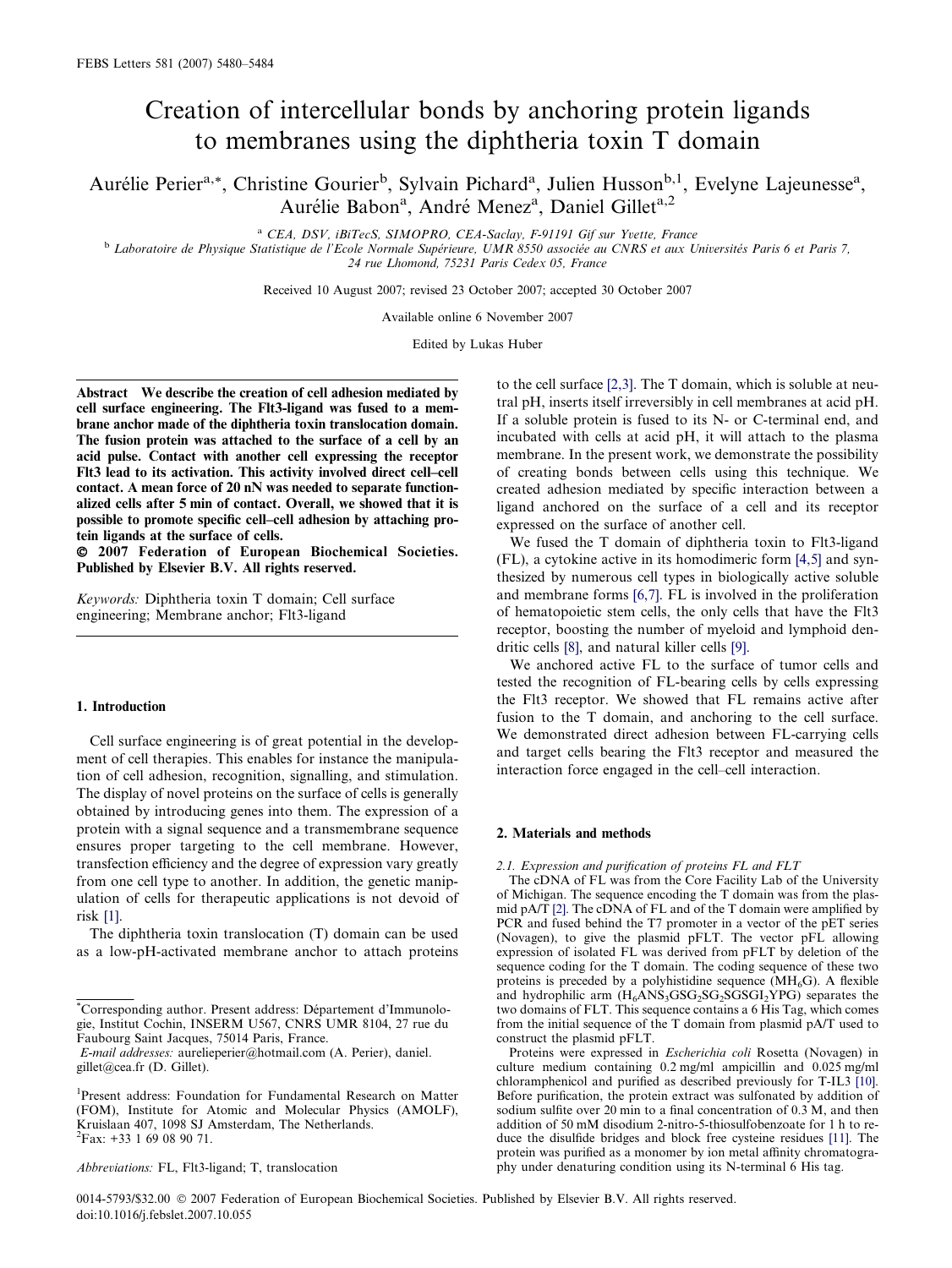#### <span id="page-1-0"></span>2.2. Protein refolding

Purified proteins (0.5 mg/mL) were dialyzed against 6 M GdnHCl, 0.1 M Tris–HCl, pH 8, and then four times (12 h each time,  $4^{\circ}$ C, protected from light) against 0.9 M GdnHCl, 4 mM EDTA, 0.1 M Tris– HCl, pH 8.3, 10% glycerol, 8 mM cysteine, 1 mM cystine. The dialyzed extract was centrifuged for 1 h at 4500 rpm to remove precipitate. The protein solution was dialyzed against 2.5 l of PBS-10% glycerol, pH 7.4, centrifuged again, and concentrated to an approximate concentration of  $10^{-5}$ M, using an Amicon cell (Millipore) fitted with a membrane of molecular cut-off 10 kDa. Proteins were stored at  $-20$  °C.

#### 2.3. Cell lines and proliferation tests

RMA T lymphoma and Ba/F3 4G1 cells were grown in RPMI 1640 containing 10% fetal calf serum and 2 mM glutamine in the presence of murine IL-3 for Ba/F3 4G1 cells.

Proliferation tests were done on Ba/F3 4G1 cells as described previously [\[10,12\]](#page-3-0).

## 2.4. Anchoring of FLT to the surface of RMA cells

RMA cells  $(10^7)$  washed in PBS were incubated for 1 h at room temperature with increasing concentrations of FLT, with shaking in 1.5 mL of PBS-citrate at pH 4.7. The cells were washed 4 times in 10 mL of PBS pH 7.4 and stored at 4 °C. If necessary, and to block their proliferation before anchoring, the RMA cells were treated overnight with 3 µg/mL mitomycin C (Sigma–Aldrich) in the culture medium, and washed 4 times in PBS.

# 2.5. Flow cytometry detection of FLT anchoring to the membrane

For each test,  $3 \times 10^5$  cells were washed, resuspended in 100 µL of PBS, and incubated for 30 min at  $4^{\circ}$ C with goat anti-FL polyclonal antibodies (R&D Systems) diluted 1/50. The cells were washed in PBS and incubated for 30 min on ice and protected from light with a secondary phycoerythrin-coupled antibody (Jackson ImmunoResearch) diluted 1/50. The cells were then washed and resuspended in PBS. Samples were analyzed in a FACSCalibur flow cytometer (Becton–Dickinson) using CellQuest Pro software.

#### 2.6. Dual pipette aspiration technique to test cell–cell interaction

We used dual pipette assay to quantify the strength of cell–cell adhesion. The experiments were performed on the stage of a Leica inverted microscope, equipped with  $\times 10$  and  $\times 63$  objectives and positioned on an anti-vibration platform. The incubation chamber consisted of the bottom of a 90-mm Petri dish coated with BSA and filled with complete RPMI medium. RMA cells loaded with FLT at a concentration of  $10^{-6}$  M and Ba/F3 4G1 cells were each gently deposited at two different places of the experimental chamber in order they did not mix. Micropipettes were obtained by pulling (with a Sutter instrument, model P-2000), cutting and fire-polishing glass capillaries with a homemade microforge. Micropipettes were coated with BSA. Cells were manipulated with two such micropipettes of 4–6 µm internal diameter, each held in its own micromanipulator and connected to a combined hydraulic/pneumatic system that provided the necessary control of the aspiration force applied to the cells. The protocol we used is very similar to that of Chien and co-workers [\[13\]](#page-4-0). An RMA cell and a Ba/F3 4G1 cell, collected by gentle aspiration onto the tip of each pipette, were brought into contact through the use of the micromanipulators and allowed to remain in contact for 5 min. To separate the cells, aspiration in the right pipette was maintained at a level sufficiently high to hold the RMA cell tightly, while the aspiration in the left pipette was increased in steps measured with a pressure sensor (Validyne: model DP103–38; ranging from 0 to  $50000$  Pa). After each step, the pipettes were moved apart in an effort to detach the adherent cells from one another. A pair pulled intact from the left pipette by the right pipette was moved back to the left pipette orifice, the aspiration in this pipette was increased, and another attempt was made to detach the cells from each other. The cycle was repeated until the level of aspiration in the left pipette was sufficient to pull one cell apart from the other. The aspiration employed in each cycle was monitored continuously. In most cases, cell deformation and contact area variation during the separation process were very limited (less than 20% for the contact area), and the separation took place suddenly, in less than a tenth of a second. The values recorded for each of the last two cycles in the series  $(P_{n-1}$  and  $P_n$ ) were used to calculate the separation force,  $F_s$  with equation  $F_s = (\Delta P_{n-1} + \Delta P_n) \pi r_p^2/2$ , where  $\Delta P_{n-1}$  and  $\Delta P_n$  are respectively the aspiration in the left pipette at cycles  $n-1$  and  $n$ , and  $r_p$ , its internal radius. This relation assumes that the pressure inside the cell is the same as that in the chamber; valid in our case since the tension of the cell is essentially zero.

# 3. Results

#### 3.1. FL activity of recombinant proteins FL and FLT

Two recombinant proteins called FL and FLT were produced. Human FL was used as control. FLT was human FL fused to the N-terminal end of the diphtheria toxin T domain. The N-terminal end was chosen to reproduce the organization of the natural membrane form of FL, its transmembrane sequence being at the C-terminal end [\[5\].](#page-3-0)

To assess the structural and functional integrity of FL in the fusion protein, we tested the capacity of the recombinant proteins FL and FLT to recognize and activate the Flt3 receptor. Ba/F3 4G1 cells transfected with the Flt3 receptor gene were incubated with increasing concentrations of proteins. Cell growth was measured by incorporation of tritiated thymidine. Fig. 1A shows that FL  $(\bullet)$  and FLT  $(\blacktriangle)$  concentration-dependently induced proliferation of Ba/F3 4G1 cells. The  $EC_{50}$  val-



Fig. 1. (A) FL activity of the recombinant proteins FL ( $\bullet$ ) and FLT ( $\blacktriangle$ ). Proliferation of the Ba/F3 4G1 cells was measured by [<sup>3</sup>H] Thymidine incorporation. (B) Detection by flow cytometry of the binding of FLT to the surface of RMA cells as a function of protein concentration: red,  $3 \times 10^{-6}$  M; orange  $10^{-6}$  M; green,  $3 \times 10^{-7}$  M; light green,  $10^{-7}$  M. 10<sup>-6</sup> M. (C) Proliferation of Ba/F3 4G1 cells in the presence of RMA cells carrying FLT. RMA cells were treated overnight with 3 µg/mL mitomycin C and incubated for 1 h at pH 4.7 with the recombinant proteins FLT  $(\triangle)$  and FL  $(\triangle)$  at a protein concentration of  $10^{-6}$  M or no proteins (O). Proliferation of the Ba/F3  $\widehat{4}$ G1 cells was measured by  $\widehat{ }$ [<sup>3</sup>H] Thymidine incorporation.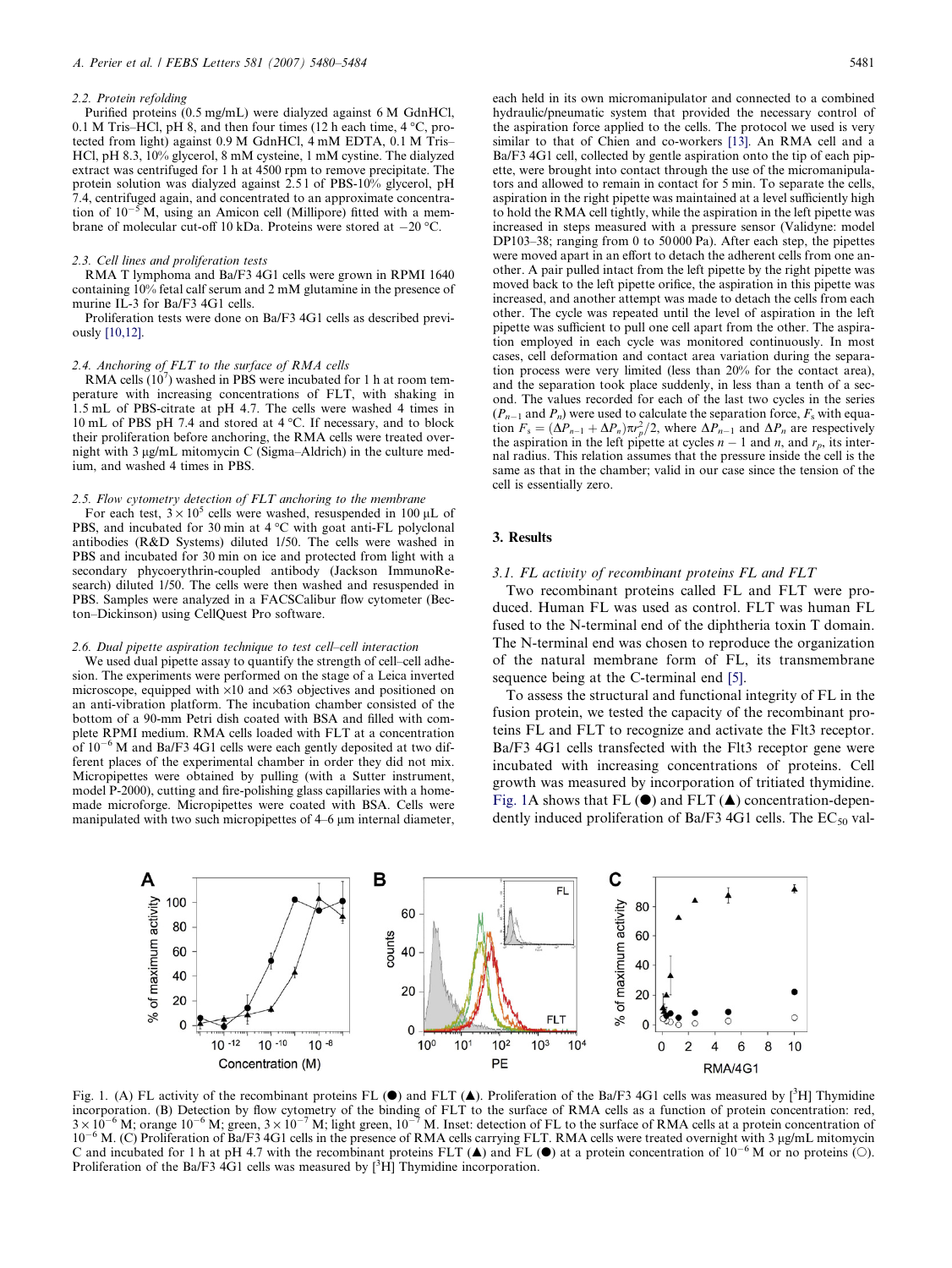<span id="page-2-0"></span>ues (effective concentration required to give 50% of peak activity) of FL and FLT were, respectively,  $10^{-10}$  M and  $2 \times 10^{-9}$  M. FLT was therefore 20 times less active than FL. The proliferation-inducing activity of FL and FLT was concentration-dependently inhibited by an antibody directed against FL (data not shown). These results indicate that recombinant FL and FLT bind to and specifically activate the Flt3 receptor. They are therefore correctly folded as a homodimer, which is the active form of FL [\[5\]](#page-3-0). Steric hindrance related to the presence of the T domain and the N-terminal 6 His tag probably explains why FLT is less active than FL.

As the fusion protein is anchored to cell membranes at acid pH, we tested the effect of acid treatment on its FL activity. FL activity of FLT was preserved after 1 h treatment at pH 4.7 (not shown).

## 3.2. Anchoring of FLT to the surface of RMA cells

RMA cells were incubated for one hour at pH 4.7 with increasing concentrations of protein FLT. Binding of FLT to the cell surface was studied by flow cytometry [\(Fig. 1](#page-1-0)B). The results show that FLT binds to RMA cells at acid pH, in amounts that depend on the FLT concentration used in the incubation. Since FL incubated with the cells in the same conditions is weakly detected at their surface (inset) membrane binding is due to the presence of the T domain.

## 3.3. FL activity of FLT-carrying RMA cells

We tested whether RMA cells loaded with FLT at acidic pH would stimulate the proliferation of Ba/F3 4G1 cells ([Fig. 1](#page-1-0)C). RMA cells were treated with mitomycin C to block their proliferation. The results show that RMA cells carrying FLT induced proliferation of Ba/F3 4G1 cells  $(A)$ . This induction intensified with an increase in number of RMA cells, compared with Ba/F3 4G1 cells, and with an increase in FLT concentration used in membrane anchoring (not shown). In contrast, RMA cells incubated with FL  $(\bullet)$  did not stimulate Ba/F3 4G1 cells.

The supernatant of cells carrying FLT was tested on Ba/F3 4G1 cells for the presence of soluble FL activity. Some activity was found (not shown), indicated that some of the FLT molecules bound to the RMA cells were shed in the medium. But the majority of the FL activity carried by the Ba/F3 4G1 cells was due to molecules attached to their surface. This suggested that direct cell–cell contacts were involved in the stimulation.

# 3.4. Detection of a cell–cell interaction

We used a dual micropipette assay to investigate the occurrence of intercellular contacts. For that, the force required to separate a FLT-bearing RMA cell and a Ba/F3 4G1 cell was measured and compared to that measured as a control with a T-IL2-bearing RMA cell and a Ba/F3 4G1 cell. Anchoring of the cytokine IL2 to the surface of cells using the T domain fused to its N-terminal end has been described previously [\[12\]](#page-4-0). For each pair of cells, the two cells held by gentle aspiration at the tips of two micropipettes were first brought into contact for 5 min. Fig. 2A illustrates an example of a cell doublet obtained after 5 min of contact, the right pipette withdrawn to visualize the resulting adhesion. Such a doublet was cyclically brought back into contact with the left pipette and then withdrawn to the right, each time after a step-wise increase in the strength



Fig. 2. Measurement of the force needed to separate RMA cells carrying the recombinant proteins FLT or T-IL2 from Ba/F3 4G1 cells expressing the Flt3 receptor. (A) Aspiration in the right pipette was maintained at a level sufficiently high to hold the RMA cell tightly while the aspiration in the left pipette (Ba/F3 4G1) was increased in steps. At each step, the right pipette was displaced in order to try to separate the cells. If the suction force in the left pipette is weaker than the adhesive force between the two cells, the doublet remains intact and Ba/F3 4G1 cell detaches from the micropipette. This procedure was repeated with increasing suction in the left pipette until the two cells separated. The separation force was deduced from the last two suction forces. (B) Probability density of the force needed to separate RMA cells carrying FLT or T-IL2 and Ba/F3 4G1 cells.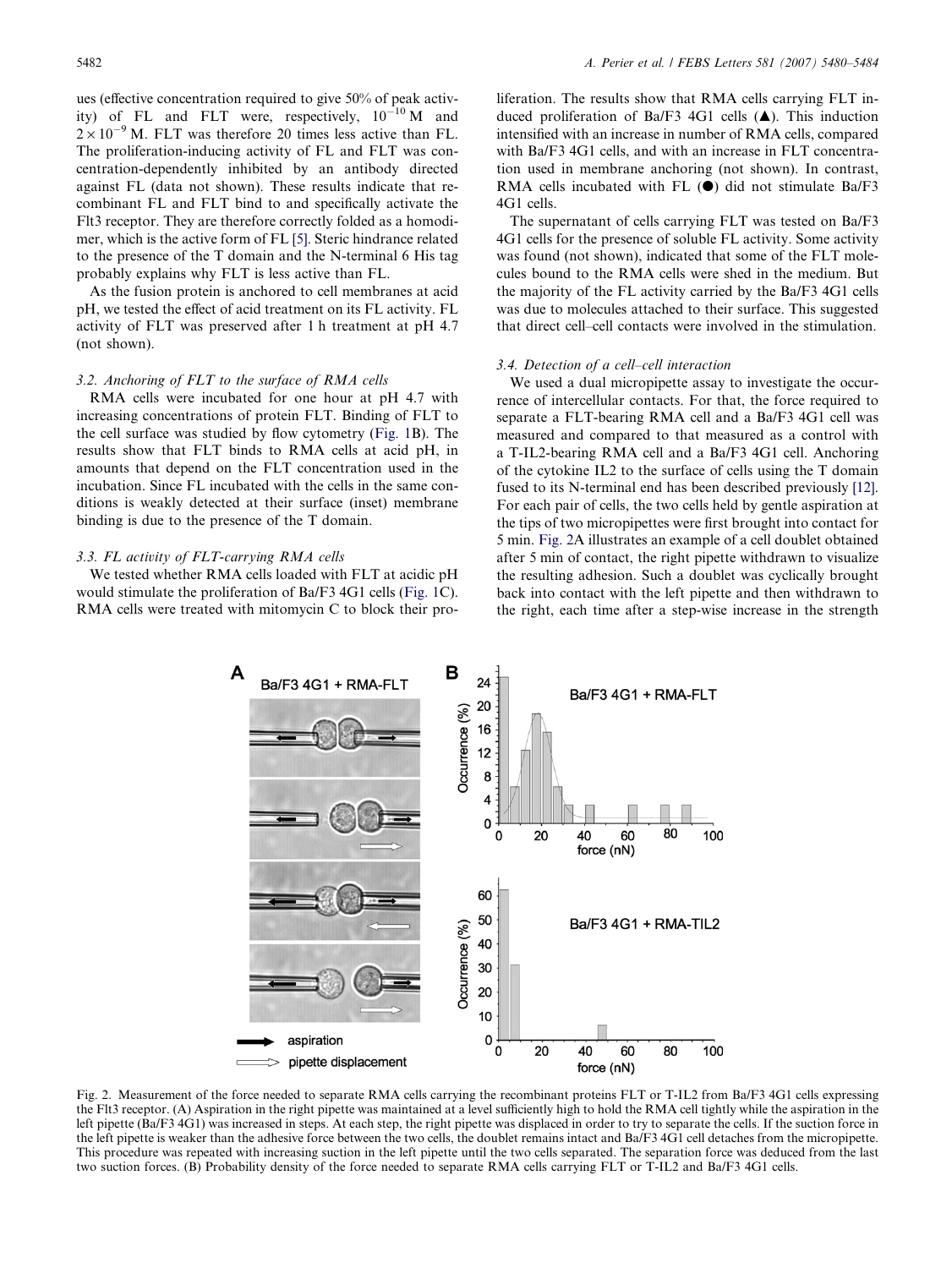<span id="page-3-0"></span>of aspiration by the left pipette, until the cells were separated (see Section 2). The separation force  $F_s$  was defined as the aspiration force required in the left pipette to separate the doublet, such that one cell remained in each pipette when the right pipette was withdrawn.  $F_s$  was considered to be zero for pairs of cells that did not form adherent doublets in this assay.

[Fig. 2B](#page-2-0) shows the histogram of separation forces obtained for 32 FLT-bearing RMA and Ba/F3 4G1 paired cells. Regarding their adhesive properties, two populations of doublets could be observed. One minority (25%) of the paired cells could be separated immediately upon withdrawal of the right pipette therefore no separation force could be measured. But the majority (75%) of the paired cells formed adherent doublets. The mean force required to separate them after 5 min of contact was 20 nN. By contrast, interaction between T-IL2-bearing RMA and Ba/F3 4G1 cells was almost never detected ([Fig. 2B](#page-2-0)).

# 4. Discussion

A fusion protein (FLT) formed by joining FL to the N-terminal end of the diphtheria toxin T domain has the biological properties of both proteins. Thus FLT binds to cell membranes at acid pH through the T domain [\(Fig. 1B](#page-1-0)), in a concentration-dependent manner. This membrane form of FL is still able to stimulate target cells carrying the Flt3 receptor [\(Fig. 1](#page-1-0)C). It therefore mimics the natural membrane form of FL. The properties of FLT are comparable to those of proteins T-IL2 and T-IL3 [10,12]. In the case of FL, the fusion of the T domain and membrane anchoring still allow dimerization of FL, which is only active as a homodimer [5].

We used a dual pipette assay to quantify intercellular adhesion in terms of mechanical forces at the cellular level and to investigate a potential adhesion that would specifically be supported by FLT and its Flt3 receptor. The force required to separate FLT-bearing RMA and Flt3-expressing Ba/F3 4G1 paired cells was measured as an index of an interaction specifically regulated by a membrane form of FL and its Flt3 receptor. Comparison with T-IL2-bearing RMA and Flt3 expressing Ba/F3 4G1 paired cells were done. T-IL2-bearing RMA cells is a good control since it provides similar mechanical and steric conditions as FLT-bearing RMA cells. For both types of cells, non-specific interactions are therefore expected to be the same. Moreover, any difference in adhesive behaviour of T-IL2-bearing RMA and Ba/F3 4G1 paired cells and FLTbearing RMA and Ba/F3 4G1 paired cells should come from FL/Flt3 specific effects. Results obtained with the dual pipette assay [\(Fig. 2](#page-2-0)) showed that most of the FLT-bearing RMA and Ba/F3 4G1 paired cells were adherent while the T-IL2-bearing RMA and Ba/F3 4G1 doublets in the same conditions were not. The latter observation indicates that non-specific interactions between RMA and Ba/F3 4G1 cells are negligible. The comparison between both types of doublets provides a direct experimental evidence of the ability for membrane anchored FLT to interact with Flt3 receptors through cellular contacts. The mean force required to separate FLT-anchoring RMA and Flt3-expressing Ba/F3 4G1 paired cells after 5 min of contact is about 20 nN. Qualitatively, this separation force is comparable to forces needed to separate cells expressing (by transfection) either natural adhesion proteins such as E-cad-herins [\[14,15\],](#page-4-0) or some chemokines that function as adhesion molecules [\[16\].](#page-4-0) More accurate comparison would be hazardous because each of these studies involve different cell lines that can give rise to different non-specific interactions and also because the number of proteins that control cell adhesion (i.e. proteins in the contact area) is unknown in all cases. However, such a level of adhesion means that soluble protein ligands attached at the membrane of cells through the low-pH-activated T domain membrane anchor can engage with their receptor present at the surface of another cell thereby generating significant cellular adhesion.

In this cellular context, the dual pipette assay has not only proved that membrane anchored FLT can interact with Flt3 receptors through cellular contacts but to our knowledge it is the first time that cell/cell adhesion generated by membrane anchored proteins have been established and quantified.

The anchoring of receptor ligands to the surface of cells opens the way to the engineering of cell surfaces, with a view to manipulating cell interactions and communication. This approach has the advantage that it does not require the transfer of genetic material, and so does not alter the cell's genetic make-up.

Acknowledgement: We thank Dr Armelle Prévost-Blondel from Institut Cochin, INSERM U567, and Dr Valérie Pierrefite-Carle and Dr Bernard Rossi from INSERM U638 for fruitful discussions.

## **References**

- [1] Hacein-Bey-Abina, S. et al. (2003) A serious adverse event after successful gene therapy for X-linked severe combined immunodeficiency. New Engl. J. Med. 348, 255–256.
- [2] Nizard, P., Chenal, A., Beaumelle, B., Fourcade, A. and Gillet, D. (2001) Prolonged display or rapid internalization of the IgGbinding protein ZZ anchored to the surface of cells using the diphtheria toxin T domain. Protein Eng. 14, 439–446.
- [3] Perier, A., Chenal, A., Babon, A., Menez, A. and Gillet, D. (2006) Engineering of bacterial toxins for research and medicine in: The Comprehensive Sourcebook of Bacterial Protein Toxins (Alouf, J. and Popoff, M., Eds.), third ed, pp. 991–1007, Elsevier Ltd., Acad. Press, London.
- [4] Graddis, T.J., Brasel, K., Friend, D., Srinivasan, S., Wee, S., Lyman, S.D., March, C.J. and McGrew, J.T. (1998) Structurefunction analysis of FLT3 ligand-FLT3 receptor interactions using a rapid functional screen. J. Biol. Chem. 273, 17626– 17633.
- [5] Savvides, S.N., Boone, T. and Andrew Karplus, P. (2000) Flt3 ligand structure and unexpected commonalities of helical bundles and cystine knots. Nat. Struct. Biol. 7, 486–491.
- [6] Lyman, S.D. et al. (1995) Identification of soluble and membrane-bound isoforms of the murine flt3 ligand generated by alternative splicing of mRNAs. Oncogene 10, 149–157.
- [7] Lyman, S.D., Stocking, K., Davison, B., Fletcher, F., Johnson, L. and Escobar, S. (1995) Structural analysis of human and murine flt3 ligand genomic loci. Oncogene 11, 1165–1172.
- [8] Maraskovsky, E., Brasel, K., Teepe, M., Roux, E.R., Lyman, S.D., Shortman, K. and McKenna, H.J. (1996) Dramatic increase in the numbers of functionally mature dendritic cells in Flt3 ligand-treated mice: multiple dendritic cell subpopulations identified. J. Exp. Med. 184, 1953–1962.
- Shaw, S.G., Maung, A.A., Steptoe, R.J., Thomson, A.W. and Vujanovic, N.L. (1998) Expansion of functional NK cells in multiple tissue compartments of mice treated with Flt3-ligand: implications for anti-cancer and anti-viral therapy. J. Immunol. 161, 2817–2824.
- [10] Liger, D., Nizard, P., Gaillard, C., vanderSpek, J.C., Murphy, J.R., Pitard, B. and Gillet, D. (1998) The diphtheria toxin transmembrane domain as a pH sensitive membrane anchor for human interleukin-2 and murine interleukin-3. Protein Eng. 11, 1111–1120.